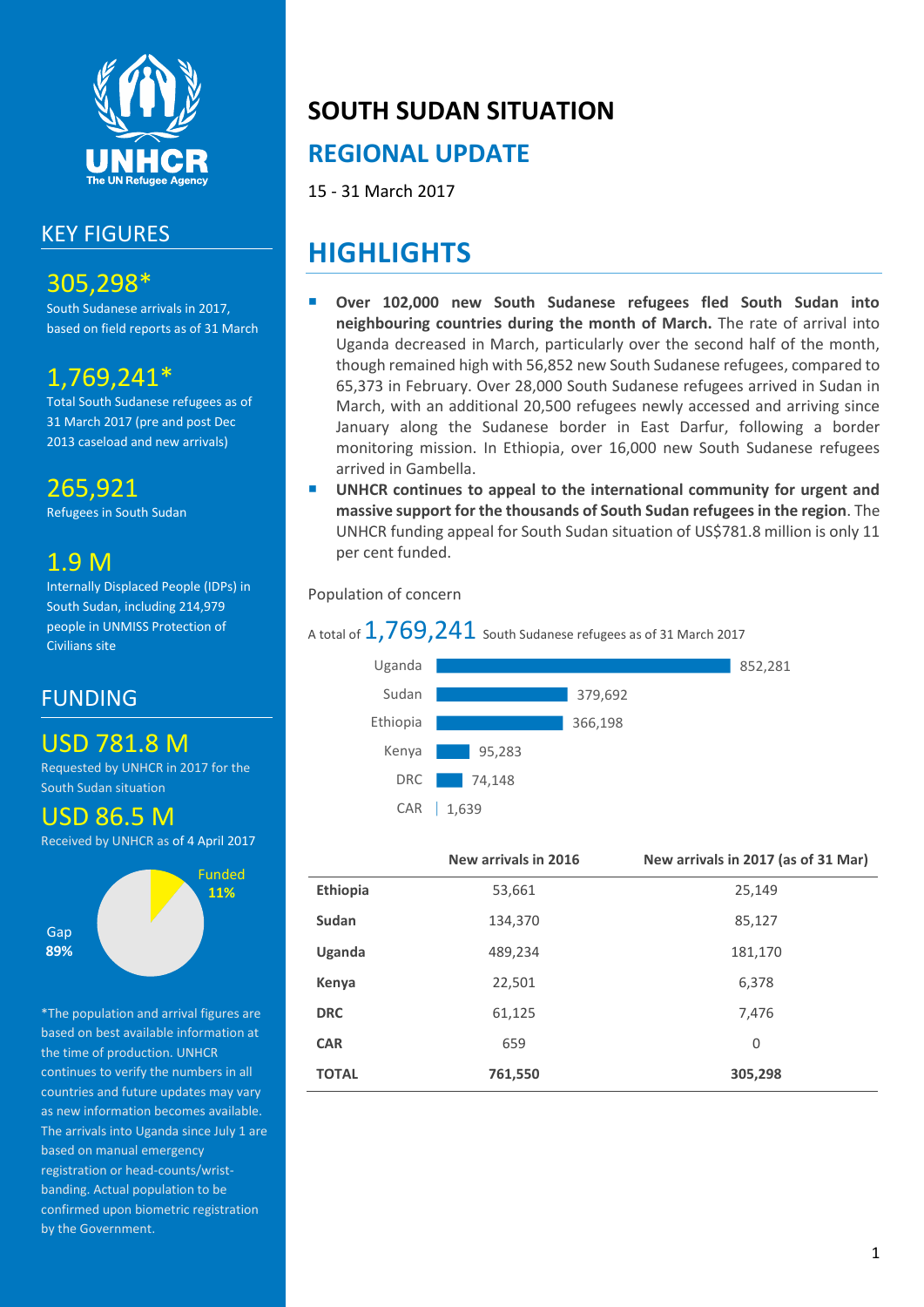# **UPDATE ON THE SITUATION**

For more detailed information on the South Sudan situation response in specific country operations, kindly refer to the latest county updates, hyperlinked below and available on the portal: [data.unhcr.org/southsudan](http://data.unhcr.org/SouthSudan/regional.php) The DRC page of the data portal is also now available, as below:

| $\frac{1}{2}$<br>DEMOCRATIC REDUBLIC OF THE CONSOL<br>IMERGENCY UPDATE ON THE SOUTH SOUDAN<br><b>REFUGEE SITUATION</b><br>Maritimed Mill<br><b>RETIREMENT</b><br><b>RIGHLIGHTS</b><br>72.832<br><b>NAMES OF GROOM</b><br>including to position parties, (iii) because the collect and content of blue play<br><b><i>AMERICAN ME</i></b><br>in funds Series, Augusta explor, country to programming of the<br>below farmings by bilance state for use bond a company<br>17,656<br>deltary and assigned with hor result and with instruments blanchy.<br>201003-002<br>the African A. (400 mode or Malaysian State Antique Audiotechnology)<br>until Point Amend underst LAAR Catalina from air survey to publica-<br>bear.<br><b>LTM</b><br>A Net in 1990S same still can the infancial Graduated<br><b>WELLNAMIAN.COM</b><br>Make 1200 by California and a series from the first of the color of the case.<br><u> Hermann</u><br>$m_{\rm H}$ and $m_{\rm H}$<br>WT declarated menuity of a Millerie in later expense.<br>in Marine Labi Insurabably of LEAST month.<br><b>PUNCESS</b><br>basic in his continued funds choices are marked by price the words of<br>U\$2.11 min.<br>science of Net also entered a relative circles.<br><b><i><u>INCONFERENCE</u></i></b><br><b>Ramorhoo</b><br><b><i><u><b>The Associated</b></u></i></b><br><b>SHOW:</b><br>· beautiques<br>Theme plates are<br><b>Concert Substances</b><br><b><i><u>About Williams</u></i></b><br><b>EDITOR AREA EDITOR SUBSIDIARE DE SON LOS BORDOS E CONTINUES EN COM</b><br>1 Bright de die humanist<br><b>CONTRACTOR</b><br><b>COMPANY</b><br><b><i>Constitution</i></b><br>stanleyers.<br><b>Christmas for</b><br><b><i>INTERNATION</i></b> | $\omega$<br>UNHCR<br><b>CERKLINES</b><br>Hota re<br>فلنقرض والمستنقذ<br>---<br>$\frac{1}{2} \left( \frac{1}{2} \right) \left( \frac{1}{2} \right) \left( \frac{1}{2} \right) \left( \frac{1}{2} \right) \left( \frac{1}{2} \right) \left( \frac{1}{2} \right) \left( \frac{1}{2} \right) \left( \frac{1}{2} \right) \left( \frac{1}{2} \right) \left( \frac{1}{2} \right) \left( \frac{1}{2} \right) \left( \frac{1}{2} \right) \left( \frac{1}{2} \right) \left( \frac{1}{2} \right) \left( \frac{1}{2} \right) \left( \frac{1}{2} \right) \left( \frac$<br>20210457-1<br><b>Notice Services</b><br><b>UNION GALLERY</b><br><b><i>FID STEEM</i></b><br><b>Contract Services</b><br>------<br>,,,,,,,,<br>يستبينون<br>-- | SOUTH SHINA STUATION<br><b>PTHICIPUL LIPTATE</b><br><b>In Section Road</b><br><b>Hallows</b> Inc. Le TV<br>11-50 look belower whares last a look in Derisch, Ohioan awa 3<br>Automobile 24th, Of Ark emaileder, 109 refuses have from Automobiled<br>wincome or manushapes some my additioned futbolizer baser supposed using<br>FIELD have received accidents and explicac manuscript for accounts the<br>the strival unal articles the old supporter.<br>As a first high publications which diffusions remained dilition. He<br>a barrent from their builder and 30 what a domain children.<br>The last series mainly startating ham the maje title high, restrike to<br>best first from inspective and fixed abstract to constituting locals balan-<br>have relatively about the context print is small, and all by charge to<br>schemed outside<br>At all to business though below a high or fitted to be below.<br>share, inheles 31:400 sta for's things the bowder \$53. Tex<br>singless rooms from stress from hide, and hinges state."<br>Elected's private 18 instrume - 12 Statement<br><b>STATE</b><br>Pres alley the Con-<br>Witnessman Alberta<br>The product state of the country of the country of the country of the country of<br>$\cdots$<br>traced \$35 of the star create construction and construction and the co- | <b>INDIANCE</b><br><b>COMPANY</b><br><b>CONTRACTOR</b><br>an ago-<br>tant interest than the<br><b>STATISTICS</b><br>SOUTH<br>No analise ne ne o<br>1.825<br><b>Service</b><br>--------<br>3,335<br><b>With A class on a</b><br><b><i><u>ELENGTHERE</u></i></b><br><b>IND 224 TM</b><br><b>USD 6BM</b><br><b><i><u>POSTETVA</u></i></b><br><b>Service Control</b> | 12.513<br>and class interestings serious<br><b>ALA IS, BUY 2016</b><br><b>UNGINEERS</b><br>to at its ans of the Autumn had meeted \$4,000" origins from fault build.<br>also the converted education dealerships after the dealer restorate assumption<br>THE AT REASON COLUMN CONSTRUCTION OF THE COLUMN CONSTRUCT.<br>and author definition<br>New Network and African come I links (404), alterals full defensives incoment<br>and managered falls whereas and fit rate, however development maker of experiment<br>productions and engineering to receip and to be analyzed<br>146 per posta calculat du le pi delicit antico alco analiza<br>the number of the fire book behind on the annual for the fact<br>home he do much includes but managed and constituted by 1,000<br><b>SECOND</b><br># to lute, 200437 eigential bes follows department product artists flights of<br>an boost veying to becoming to be the or the first right wid on this as-<br>who halls and the cause of \$2 million as to hearders, and he monetary<br>as 11 to with 10 to bring of series in Artist. They're 17 adults have<br>creatives in foundal by an incount the striffed disposition hims balloting. To:<br>Also, sales Michael Arthurs expressed plusing to resulting this year. Reclaims<br>Edition company than the photograph of the distribution between the control of the company and<br>an deterministicate.<br>in the company of the first three details in the company day and company of the total plates<br>had breezes in Antonionesse and to call of the<br>The minds the field of the party of detail blanks and considered by<br>General Asia on the business chiefs designs. We summarize our setti-<br>Senatorium hadro automotivacinis Senatorium Albert<br>The American Indianal Association Company Publication Industrial Association<br>the 17" will be the bridge of our finite of he shares matter to<br>Welcherhouse, "Which is subductive and class permissional and<br>power line 80 Digitation for the compiler that whipping and status and and<br>State 10 Williams State 1<br>If you determine replace entrep will have a better that sees a grand that<br>the control of the control of the control of the control of the control of the control of the control of<br>www.file.com contributions shows design development in the book of the<br>Christmas controls space of more exhibited and edges. | UNHCR<br><b>CY ENGLISHER</b><br><b>AND REAL PROPERTY</b><br>a sun<br><b>Carl Ford State</b><br><b>ALM N</b><br>----<br><b>AT LONG &amp; STAR</b><br><b><i><u>Alexander</u></i></b><br><b>LEZZANGER</b><br>SS131 million<br>a rambula<br>--<br><b>CONTRACTOR</b><br><b>TELEVIA</b><br><b><i><u>American proper</u></i></b><br>___<br>------<br><b>CONTRACTOR</b><br>--<br><b>CONTRACTOR</b><br>$-1$<br><b>CARL AND COMPANY</b><br><b>Charlonation</b><br><b><i><u>Property Links Commission</u></i></b><br><b>And Schman or an</b><br>S127A reits<br><b>CONTRACTOR</b><br><b>The Contract of Section</b> | UNNICE OPERATIONAL UPDATE 18/2014<br>Ed-30 Scattermer 2014<br>HIGHLIGHTS<br>140420 month warrings true simplies in limits finitely for 1 for<br>simular totaled process are majority that then, at well-line appropriate<br>shi professor in durchooding price. Leaking contrasts for adultery college<br>Most than 20000 points were student with fluid magnesiums.<br>officers. Allowing clearly others and cubility of private<br>prizedly on 17 and 12 businesses should be been to love. Add a high-term<br>some lot to UNICE on 27 Insteador. Two of thousand of load<br>realism, are you manned and to not have the return to thank. Head-<br>interests displayed assum are clasheday to allunated furnate with<br>smaller contains in about compounds and any being a varieties shortige of<br>kind modules and beneficial datas Found minor and obstandants with<br>but pushe until despects her by note). Mor intends<br>Autoral posts received but they loud state how been below free<br>but beatin as furthers it related useds, the is join 19925.<br>and other boosestantes experienties and on 10 businesses to decision<br>defines of the subside antifaces, kicketing band was fixed datas and<br>dence (investigate 1 dealers) decorate (CA) data of look by the cost-investigat-<br>in him the book-of contented cars, and the most college personal<br>provided. The Admitter she link with the constructions of the<br>More contaction from Low settlement. They had the minutes than<br>should either force channighe schools. For collections and direct short-<br>passful edges, bolet out dedroed horsefully with and and<br>search if your Prophet which you life! began her children<br>parlament from 6,000 railways struckings the collegeard and discovered<br>in Alberta sharings, Sandy 1985 weeks have beenliefs future whose<br>as bested at foliot were a Monetan with of cars, and show the<br>butter will be Octoberg Woods of furniture (OBC) A few business<br>has shouldn't fill out which pay be looked at the insertion<br>adh Seatter of Fe Box Sub. Class tokens More 19403 shall<br>The government as protect the face of Solders copiedalistic anticiting<br>affirms and call says at some carter to mine ? the chillie and<br>boundaries cannot of author cost of age additionals.<br>Advance insider a histories for tracket advantage in the ATA associate the<br>refuges to be available ratios adultable scholarships costs effect<br>Statute German Academi, Policies belieften Fund, also known as 2007.<br>programma. The painfidular will longly, Bost colorestic sources at the U.<br>Marchinson and Alason Children<br>President of textbot to child banachaker of 1000 BDs. bowden in<br>Both Sales telegra coop - UNACR and patient bages provides of<br>books you receive he financing of Motion to Child Technology of<br>LEIGHT PAPY'S to Statuty flats came building councilia and<br>builty of entered today and enable of entrepolist forces (200)<br>firms in variously to manual the vehicles to other carrier and builds<br>be little includes. Business twelve business | <b>UNHCR</b><br><b>CY INSURES</b><br>America 244,798<br>كالمستنبذ<br><b>SOUTHERN</b><br>an me<br>e vijes<br><b>NAMES</b><br><b>Contractor</b><br>__<br><b>Shows</b><br>1004451418<br>----<br><b>JULIE 125, 250</b><br><b>Automobility</b><br><b>PECKINE</b><br><b>The Second Card</b><br><b>BAR</b><br><b>Allen</b><br><b><i><u>Profession</u></i></b><br><b>ANTIBERY</b> | SLIDAN<br>UNKCR OPERATIONAL UPDATE RDR SOUTH<br><b>SUDGAFO BIFUOFF RESPONSE</b><br><b>L - Vi hailrongs 19 to</b><br><b>HERE SOFTS</b><br>To case the number of funds fusionnal of approximate feature book basic or<br>painted a tradition for exact for 1 office and 15 of 10 Minutes.<br>And a Auto show location (60) gets and Bullit may a multi-day for<br>bearing of the<br>A structure to be completed to deal when several for the statement of<br>advance in American Education companies assurance like and<br>White the country with the conduction of the context of<br>this set of Amery The colonials of three Numeration for the colonials.<br>Equitarian at the Jacksons is unances with the lodgings but concen-<br><b>Service</b><br>The state of at a party of other from first and the state of the month of<br>stored thru scientificate and project art Controller 2,501.<br>Informati vincing a strict planned at the company's business.<br>actualize the stage pain fact to provide the to do publish to credit<br>then you contact a distinguished with a life from the com-<br>single and had assessing status. Apprinted the determine hardward me-<br>stagement of actuals community to the Taylor<br>Anderes e butterned in compared to a degree on a part from the | Alter Spracher<br>$\begin{array}{c}\n\hline\n\text{Tr}(\mathbf{r},\mathbf{r})\n\\ \hline\n\text{Tr}(\mathbf{r},\mathbf{r})\n\\ \hline\n\text{Tr}(\mathbf{r},\mathbf{r})\n\\ \hline\n\end{array}$<br>-------<br><b>ELECTRIC</b><br><b>Contractor</b><br><b>SAME:</b><br>-----<br>___<br><b>START ST</b><br><b>Selection and A</b><br><b>Brown Of Armythy</b><br><b>STORY I</b><br>------<br>___<br>125,778<br><b>Ballion Brown</b><br>21016311<br><b><i><u>between the collection</u></i></b><br><b>ASK DOES</b><br><b>Photography</b><br><b>Property</b> Selection | <b>LIGANDA</b><br>EMERGENCY UPDATE ON THE SOUTH SUDAN<br><b>REFUGEE SITUATION</b><br>ATTA ATTACT COLLEGES AND THE LAST CONTINUES AND<br><b>HIGHLIGHTS</b><br>Additional Act account that both belong the U.S. of London<br>beginning. The starbed concertainty whitesty from the fit backet for manufacture<br>a follow day assessed a 1994 and 1,000 per local part and the<br>acceptable.<br>The confidence area has been particle Municipalities to a promotion<br>any actuals. Again antiquent is copyright to have years to have at to LASC.<br>share for really afforming any an extra adjustment of<br>With Texture controlers<br>The new market of refugees in behind the spectrum of the character.<br>advance your referable to the work sweeted actitudes have been transport<br>and the class and could the forecastery deal of the the conductor in a presentation<br>structure the tellulation of investors have to success achievement areas for<br>batter plans. A net attitude was worst batter telegra subscribe<br>and will an expected county of up to \$5,000 reluping. Integra the lotal<br>parameter of the first and income of the state charge and a process of the company<br>because of a close to provide a state of the control and control and control and<br>store."<br>The special continues on hours or showing permissed subjection religions<br>system the system and publicate that simply in their in Annalse and<br>calveste indebtal, sent decided. On majoria of when are interest<br>printed in Capitals wither policy relations arises must done agreered, or with rac-<br>mistive at all, fame riders are setted to science complete to anyway.<br>strings, two release Assessment, and American producted and all subscribes.<br>milkanisch am Mara amundulunt amunder von in onle auffag sonntereifung<br>his countable. I'd disabilitation and which are arranged with school chairs.<br>electronicity, penets, amount often, by pain soft that making<br>1. The actual was a characterized from the present fields. A file a street<br>which discuss a service have discuss<br>handles article in accelerate between an in factor Administration<br>the influenced parks constructionizes for the relax parents field business.<br>between being between speeds befor and durant controllers. The exhibitional<br>bets will take to attemption personly within the anticopany. Great appropria-<br>exceptions at the photographical by point over in the foregon website<br><b>Taylor</b><br>No max room of Article were recorded attachment defects. A desired by<br>this fighted and furnituring the Alberta fiscular backed are<br>any case for 15 per 40 has reasonably 100 uses how best-resolved<br>entity of additioning store that high authors of all absorptions show been<br>because in a control and placed |
|-------------------------------------------------------------------------------------------------------------------------------------------------------------------------------------------------------------------------------------------------------------------------------------------------------------------------------------------------------------------------------------------------------------------------------------------------------------------------------------------------------------------------------------------------------------------------------------------------------------------------------------------------------------------------------------------------------------------------------------------------------------------------------------------------------------------------------------------------------------------------------------------------------------------------------------------------------------------------------------------------------------------------------------------------------------------------------------------------------------------------------------------------------------------------------------------------------------------------------------------------------------------------------------------------------------------------------------------------------------------------------------------------------------------------------------------------------------------------------------------------------------------------------------------------------------------------------------------------------------------------------------------------------------------------------------------------------------------|--------------------------------------------------------------------------------------------------------------------------------------------------------------------------------------------------------------------------------------------------------------------------------------------------------------------------------------------------------------------------------------------------------------------------------------------------------------------------------------------------------------------------------------------------------------------------------------------------------------------------------------------------------------------------------------------------------------------------|------------------------------------------------------------------------------------------------------------------------------------------------------------------------------------------------------------------------------------------------------------------------------------------------------------------------------------------------------------------------------------------------------------------------------------------------------------------------------------------------------------------------------------------------------------------------------------------------------------------------------------------------------------------------------------------------------------------------------------------------------------------------------------------------------------------------------------------------------------------------------------------------------------------------------------------------------------------------------------------------------------------------------------------------------------------------------------------------------------------------------------------------------------------------------------------------------------------------------------------------------------------------------------------------------------------------------------------|------------------------------------------------------------------------------------------------------------------------------------------------------------------------------------------------------------------------------------------------------------------------------------------------------------------------------------------------------------------|------------------------------------------------------------------------------------------------------------------------------------------------------------------------------------------------------------------------------------------------------------------------------------------------------------------------------------------------------------------------------------------------------------------------------------------------------------------------------------------------------------------------------------------------------------------------------------------------------------------------------------------------------------------------------------------------------------------------------------------------------------------------------------------------------------------------------------------------------------------------------------------------------------------------------------------------------------------------------------------------------------------------------------------------------------------------------------------------------------------------------------------------------------------------------------------------------------------------------------------------------------------------------------------------------------------------------------------------------------------------------------------------------------------------------------------------------------------------------------------------------------------------------------------------------------------------------------------------------------------------------------------------------------------------------------------------------------------------------------------------------------------------------------------------------------------------------------------------------------------------------------------------------------------------------------------------------------------------------------------------------------------------------------------------------------------------------------------------------------------------------------------------------------------------------------------------------------------------------------------------------------------------------------------------------------------------------------------------------------------------------------------------------------------------------------|---------------------------------------------------------------------------------------------------------------------------------------------------------------------------------------------------------------------------------------------------------------------------------------------------------------------------------------------------------------------------------------------------------------------------------------------------------------------------------------------------------------------------------------------------------------------------------------------------------|-----------------------------------------------------------------------------------------------------------------------------------------------------------------------------------------------------------------------------------------------------------------------------------------------------------------------------------------------------------------------------------------------------------------------------------------------------------------------------------------------------------------------------------------------------------------------------------------------------------------------------------------------------------------------------------------------------------------------------------------------------------------------------------------------------------------------------------------------------------------------------------------------------------------------------------------------------------------------------------------------------------------------------------------------------------------------------------------------------------------------------------------------------------------------------------------------------------------------------------------------------------------------------------------------------------------------------------------------------------------------------------------------------------------------------------------------------------------------------------------------------------------------------------------------------------------------------------------------------------------------------------------------------------------------------------------------------------------------------------------------------------------------------------------------------------------------------------------------------------------------------------------------------------------------------------------------------------------------------------------------------------------------------------------------------------------------------------------------------------------------------------------------------------------------------------------------------------------------------------------------------------------------------------------------------------------------------------------------------------------------------------------------------------------------------------------------------------------------------------------------------------------------------------------------------------------------------------------------------------------------------------------------------------------------------------------------------------------------------------------------------------------------------------------------------------------------------------------------------------------------------------------------------------------------------------------------------------------------------------------------------------------------------------------------------------------------------------------------------------------------------------------------|---------------------------------------------------------------------------------------------------------------------------------------------------------------------------------------------------------------------------------------------------------------------------------------------------------------------------------------------------------------------------|---------------------------------------------------------------------------------------------------------------------------------------------------------------------------------------------------------------------------------------------------------------------------------------------------------------------------------------------------------------------------------------------------------------------------------------------------------------------------------------------------------------------------------------------------------------------------------------------------------------------------------------------------------------------------------------------------------------------------------------------------------------------------------------------------------------------------------------------------------------------------------------------------------------------------------------------------------------------------------------------------------------------------------------------------------------------------------------------------------------------------------------------------------------------------------------------------------------------------------------------------------------------------------------------------|--------------------------------------------------------------------------------------------------------------------------------------------------------------------------------------------------------------------------------------------------------------------------------------------------------------------------------------------------------------------------------------------------------------------------------------------------------------------------------------------------------------------------------------------------------------------|------------------------------------------------------------------------------------------------------------------------------------------------------------------------------------------------------------------------------------------------------------------------------------------------------------------------------------------------------------------------------------------------------------------------------------------------------------------------------------------------------------------------------------------------------------------------------------------------------------------------------------------------------------------------------------------------------------------------------------------------------------------------------------------------------------------------------------------------------------------------------------------------------------------------------------------------------------------------------------------------------------------------------------------------------------------------------------------------------------------------------------------------------------------------------------------------------------------------------------------------------------------------------------------------------------------------------------------------------------------------------------------------------------------------------------------------------------------------------------------------------------------------------------------------------------------------------------------------------------------------------------------------------------------------------------------------------------------------------------------------------------------------------------------------------------------------------------------------------------------------------------------------------------------------------------------------------------------------------------------------------------------------------------------------------------------------------------------------------------------------------------------------------------------------------------------------------------------------------------------------------------------------------------------------------------------------------------------------------------------------------------------------------------------------------------------------------------------------------------------------------------------------------------------------------------------------------------------------------------------------------------------------------------------------------------------------------------------------------------------------------------------------------------------------------------------------------------------------------------------------|
|                                                                                                                                                                                                                                                                                                                                                                                                                                                                                                                                                                                                                                                                                                                                                                                                                                                                                                                                                                                                                                                                                                                                                                                                                                                                                                                                                                                                                                                                                                                                                                                                                                                                                                                   | Ethiopia                                                                                                                                                                                                                                                                                                                                                                                                                                                                                                                                                                                                                                                                                                                 |                                                                                                                                                                                                                                                                                                                                                                                                                                                                                                                                                                                                                                                                                                                                                                                                                                                                                                                                                                                                                                                                                                                                                                                                                                                                                                                                          | Kenya                                                                                                                                                                                                                                                                                                                                                            |                                                                                                                                                                                                                                                                                                                                                                                                                                                                                                                                                                                                                                                                                                                                                                                                                                                                                                                                                                                                                                                                                                                                                                                                                                                                                                                                                                                                                                                                                                                                                                                                                                                                                                                                                                                                                                                                                                                                                                                                                                                                                                                                                                                                                                                                                                                                                                                                                                    |                                                                                                                                                                                                                                                                                                                                                                                                                                                                                                                                                                                                         | <b>South Sudan</b>                                                                                                                                                                                                                                                                                                                                                                                                                                                                                                                                                                                                                                                                                                                                                                                                                                                                                                                                                                                                                                                                                                                                                                                                                                                                                                                                                                                                                                                                                                                                                                                                                                                                                                                                                                                                                                                                                                                                                                                                                                                                                                                                                                                                                                                                                                                                                                                                                                                                                                                                                                                                                                                                                                                                                                                                                                                                                                                                                                                                                                                                                                                            |                                                                                                                                                                                                                                                                                                                                                                           |                                                                                                                                                                                                                                                                                                                                                                                                                                                                                                                                                                                                                                                                                                                                                                                                                                                                                                                                                                                                                                                                                                                                                                                                                                                                                                   |                                                                                                                                                                                                                                                                                                                                                                                                                                                                                                                                                                    | ganda                                                                                                                                                                                                                                                                                                                                                                                                                                                                                                                                                                                                                                                                                                                                                                                                                                                                                                                                                                                                                                                                                                                                                                                                                                                                                                                                                                                                                                                                                                                                                                                                                                                                                                                                                                                                                                                                                                                                                                                                                                                                                                                                                                                                                                                                                                                                                                                                                                                                                                                                                                                                                                                                                                                                                                                                                                                                  |

#### **SOUTH SUDAN**

#### **Latest developments**

- **On Saturday 25 March, six aid workers were killed in an ambush along the Juba-Pibor road in South Sudan.** The Special Representative of the Secretary General (SRSG) David Shearer has urged the government to investigate. At least 80 aid workers have been killed so far in the country since its civil war began in December 2013.
- **In the refugee hideouts in Lasu Payam, Yei, Central Equatoria, the situation is reported to be calm**, however humanitarian assistance to these refugees remains impossible due to insecurity**.** The refugee leaders in Yei and those in Lasu indicate that a number of refugees from the Democratic Republic of the Congo (DRC) are returning to Lasu to harvest or prepare the land for planting.

#### **Achievements and Impact**

- **UNHCR registered 615 new arrivals to South Sudan through Yida settlement**. Cumulatively, 3,782 new arrivals have been registered since the beginning of 2017.
- **UNHCR relocated 402 refugees, including 32 refugees previously settled in Yida, and 370 new arrivals to Pamir.** Cumulatively, Pamir is now home to 9,792 refugees since opening in September 2016. UNHCR also issued refugee identity cards for 123 refugees. The exercise will continue to cover all eligible refugees in Pamir camp.
- **In Juba, UNHCR enrolled 122 persons into the Biometrics Identity Management System (BIMS)** during the reporting period as part of the continuous registration activities. UNHCR also issued 113 Asylum Seekers Certificates, 25 ID cards and 22 Proof of Registration documents to asylum seekers and refugees in Juba and renewed 41 ID cards in Gorom refugee settlement.
- **In Gorom refugee settlement, UNHCR facilitated a two-day information session on Sexual and Gender Based Violence (SGBV) and child protection** for 14 members of community protection team.
- **In Ajuong Thok refugee camp, UNHCR and CRA organized a training on Human Rights, SGBV basic principles and civil proceedings** for 16 participants from the Conflict Resolution Committee (CRC) and police.
- **In Doro refugee camp, UNHCR and its partners, in coordination with the Commission for Refugee Affairs (CRA), relocated 1,252 individuals (of the 8,000 refugees affected by December 2016 conflict between refugees and host communities) to the new extension site.** Each household received a standard plot of 15 x 20 metres, which is adequate for both backyard gardening and the shelter and sanitation needs of households.
- **In Yirol East, Lakes, UNHCR distributed core relief items to 1,984 IDPs (496 households).** These IDPs fled from Unity's Leer, Mayendit and Panijar counties due to conflict and famine in late February this year.
- **In Bunj, Upper Nile, the final nutrition survey report was released**. The Global Acute Malnutrition (GAM) prevalence was 12.5 per cent in Doro, 9.6 per cent in Yusuf Batil, 7.5 per cent in Gendrassa and 12.5 per cent in Kaya. There have been minor improvements in Doro, Gendrassa and Yusuf Batil camps compared to 2015 results, and a slight deterioration in Kaya camp. More efforts are needed for further improvements.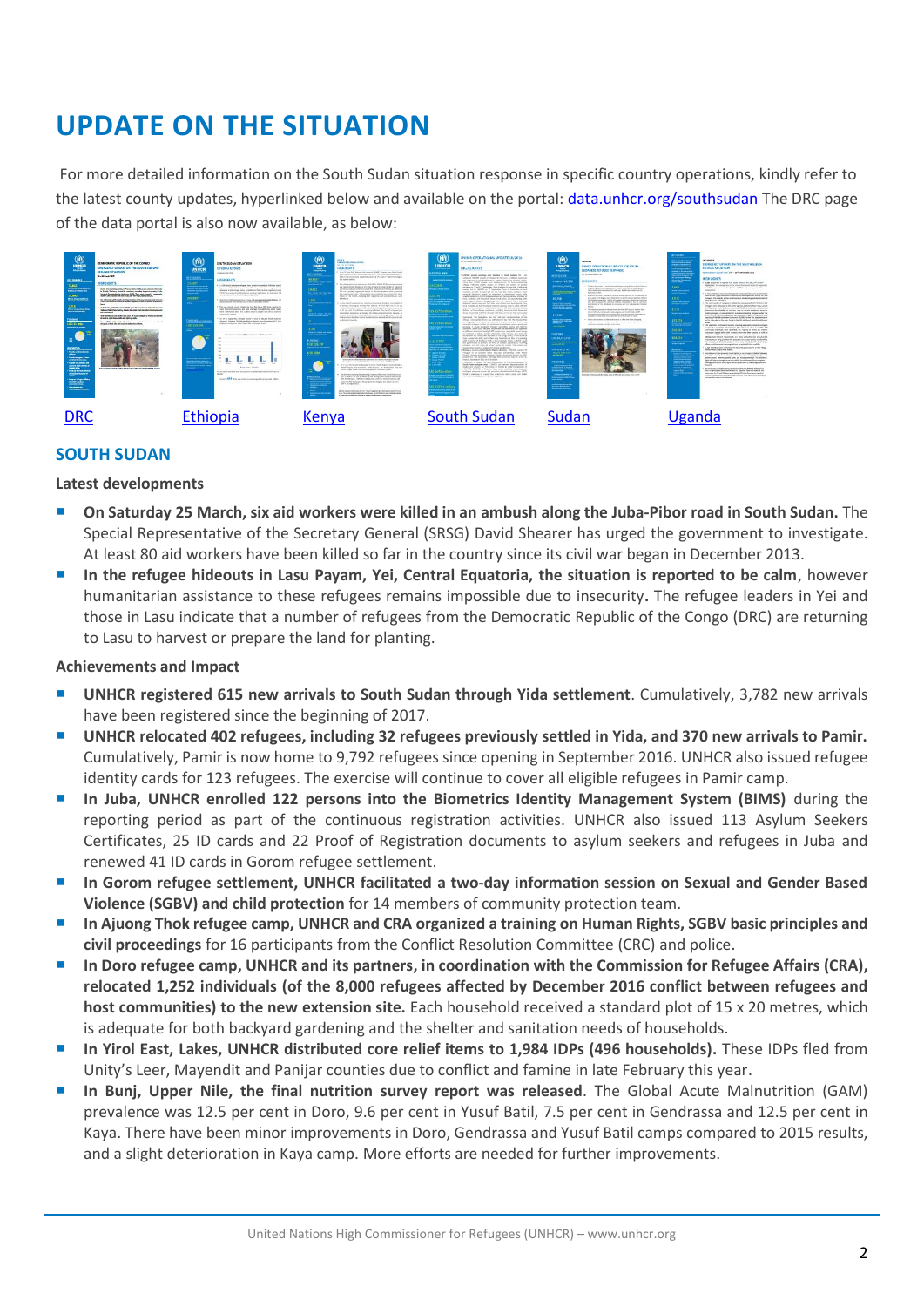**In Upper Nile, UNHCR and partners continued implementing various self-reliance initiatives**. In Maban camps, UNHCR and its partners Relief International (RI) and ACTED verified and registered 8,167 refugees for targeted seeds distribution. In Kaya and Gendressa camps, UNHCR and ACTED established ten of the 20 Voluntary Savings and Loans Associations (VSLAs) groups planned for 2017. In Doro and Yusuf Batil camps, UNHCR and RI facilitated the establishment of seven women's gardening groups and RI established 13 VSLAs groups. In Bunj, UNHCR and RI disbursed in-kind grants to five tea shop entrepreneurs and seven restaurant businesses.

## Countries of Asylum

## **CENTRAL AFRICAN REPUBLIC**

#### **Achievements and Impact**

- **Community protection:** UNHCR worked with the refugee community leadership to identify 15 people (eight men and seven women) who will form the Community Protection Network in Obo camp. This network will notify UNHCR of any specific day-to-day protection concerns.
- **Child protection:** UNHCR and the National Commission for Refugees (CNR) registered 84 unaccompanied and separated children (seven unaccompanied and 77 separated), including seven child heads-of-household (five girls and two boys). Of the 84 children concerned, 77 are living with host families. Through activities at the camp's Child-Friendly Space, UNHCR identified 259 children (116 girls and 143 boys) aged between 3 and 17 who do not have birth certificates. A community services mission is due to visit Obo in two weeks' time in order to respond to the child protection needs.

### **DEMOCRATIC REPUBLIC OF THE CONGO**

#### **Latest developments**

 **During the reporting period, 1,118 South Sudanese refugees arrived in Meri site (Faradje territory, Haut-Uele province), according to pre-screening conducted by the National Commission for Refugees (CNR).** The rate of arrival decreased in March, with a total of 2,894 new arrivals compared to 4,882 in February. However these figures are issued from pre-screening and may be subject to change after registration. During interviews, refugees reported conflict, including arbitrary executions of civilians, numerous human rights abuses and looting, as their main reasons for flight.

#### **Achievements and Impact**

- **Protection:** UNHCR's partner *Association pour le Developpment Social et la Sauvegarde de l'Environnement* (ADSSE) distributed bicycles to SGBV focal points, to enable them to collect information and raise awareness.
- **Education:** UNHCR assisted 360 refugee pupils at Meri site with payment of school fees. In total, 972 children have been assisted, out of a total 1,347 refugee pupils attending primary schools surrounding the site.
- **Health:** UNHCR's medical partner *Association pour le Developpement Economique et Social* (ADES) donated condoms, obstetric material, drugs for sexually transmitted infections, PEP kits and safe delivery kits to the Nyalanya and Aba Health Centres and to Aba General Hospital.
- **Food security and Nutrition:** WFP distributed cash grants of a value of 14,500 Congolese Francs per person to 16,480 refugees in Meri and Biringi sites to purchase food.

## **ETHIOPIA**

#### **Latest developments**

 **Between 1 and 31 March 2017, 16,274 South Sudanese refugees arrived in Gambella, Ethiopia,** bringing the total number of new arrivals since September 2016 to 77,874. Some 65 per cent of the total registered new arrivals since September 2016 are children, including 17,709 unaccompanied and separated children. The majority (87 per cent) continue to be women and children, whilst the newly arrived youth population (15 to 24 years old) accounts for 24 per cent. They join the already young refugee population registered in Gambella, where 58 per cent are below the age of 18. Some 85 per cent of the new arrivals originate from Upper Nile State (Nasir, Longechuk or Mathiang, Ulang and Maiwut Counties), while 14 per cent are from Jonglei State (Uror, Akobo and Ayod Counties). The remaining 1 per cent have fled from Unity State. Conflict and food insecurity have been cited as the main reasons for leaving South Sudan.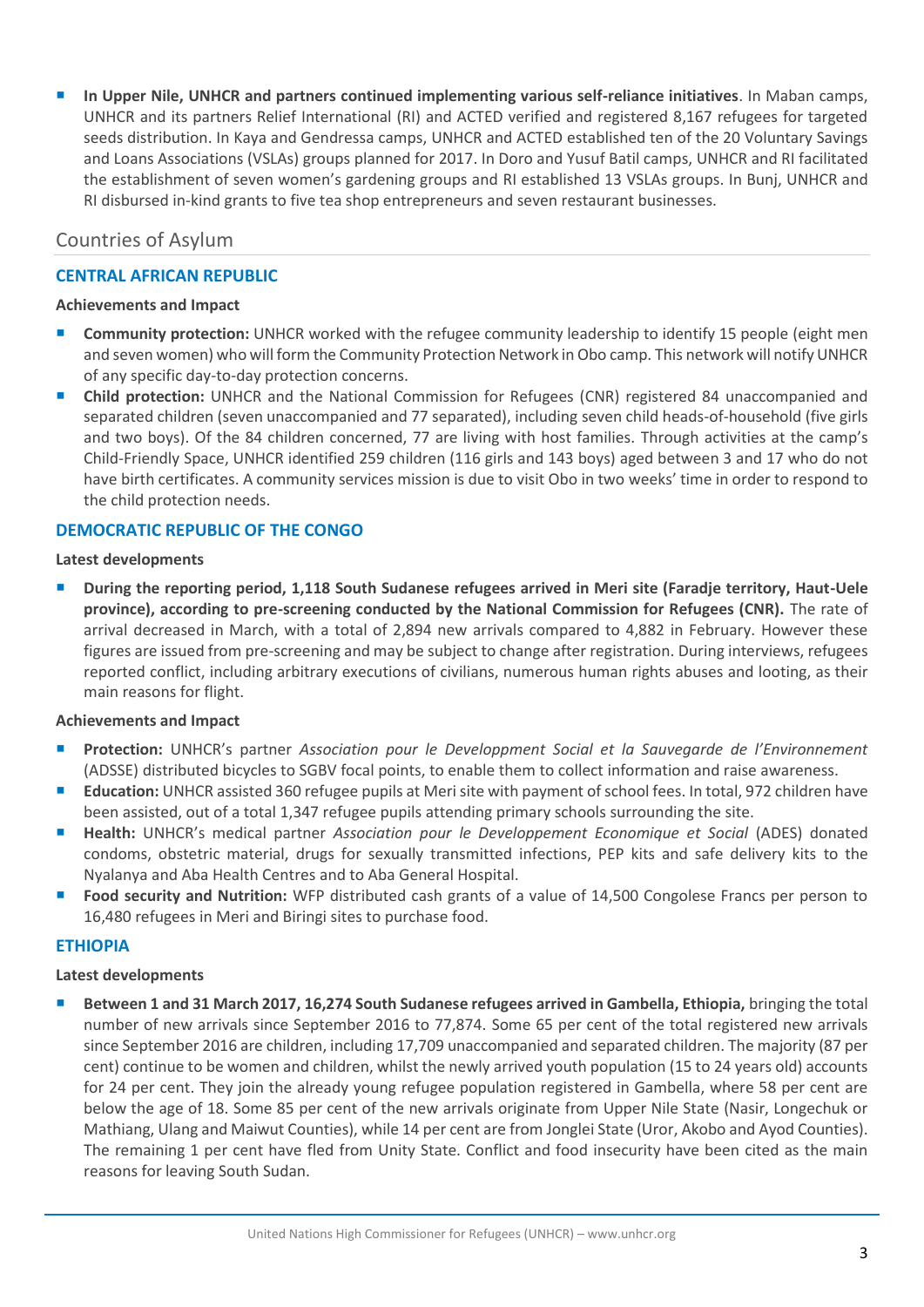- **During the reporting period Assosa received 15 new South Sudanese arrivals.** All the new arrivals are registered upon arrival and provided with monthly ration and CRIs including sleeping mat, bucket and blanket. The list of separated children is regularly shared with Save the Children International and the International Rescue Committee upon registration for their follow up.
- **In Okugo camp, the number of asylum-seekers has increased over the last two weeks,** with nearly 700 people arriving from Pochala (Alari) in South Sudan. Food insecurity was mentioned as the main reason for flight.
- **The majority of the newly arrived refugees are accommodated in Nguenyyiel camp, which was established in October 2016.** The camp currently hosts 50,337 refugees and has a remaining capacity for 6,663 additional refugees. At the current pace, Nguenyyiel camp may reach capacity in April 2017. A new site, in an area bordering both Benishangul-Gumuz and Oromia administrative regions, has been identified and is to be developed as a refugee camp to host new arrivals after Nguenyyiel camp reaches its capacity.

#### **Achievements and Impact**

- **Sexual and Gender-Based Violence (SGBV) Response and Prevention:** An average of 20 cases of SGBV are reported on a monthly basis. Individual psychosocial counselling is ongoing. UNHCR and partners regularly organise psychosocial support activities, information sessions, recreational and skill-building activities at the Women Friendly Spaces. During the reporting period, 2,409 women and 1,798 girls attended SGBV awareness raising sessions and a total of 6,370 refugees received information on different types of SGBV and the services availability in the camps. UNHCR partner IMC facilitated a five day training on Caring for Child Survivors of GBV for GBV case workers and Child Protection officers in Gambella.
- **Child Protection:** At Pagak entry point, 1,345 children participated in the child friendly space activities during the reporting period and over 900 youth (15 to 24 years) participated in youth space activities. A total of 1,390 unaccompanied and separated children were identified, registered and relocated to Ngunyyiel refugee camp. In Ngunyyiel, 816 children participated in activities at the two child friendly spaces in Zone A and B, including 11 children living with disabilities. Four children received para-professional psychosocial services. A total of 297 children received case management support; full registration was conducted for 64 identified UASC, 74 vulnerable children received follow up by trained case workers, best interest assessments were conducted for 74 children and 11 children received referrals to the different service providers.
- **To prevent disease outbreaks, as well as to enhance the health of children under the age of 15, vaccination and supplements continue to be provided to refugee children at the entry points.** From 25 to 31 March 2017, 3,361 children under 16 years received the oral polio vaccine, and 3,295 children between six months and 15 years of age received the measles vaccine. Another 1,813 children (6 months to five years of age) received vitamin A supplements and 1,598 children (two to five years of age) received Albendazole for deworming at the Pagak entry point.
- **The Community-based Management of Acute Malnutrition (CMAM) programme continues to function in all the camps.** A total of 27 severely malnourished children with medication complications were admitted whilst 188 without medical complications were treated in the Outpatient Therapeutic Programme (OTP). 273 moderately malnourished children were assisted through the Supplementary Feeding Programme (SFP). At the end of the reporting period, 1,366 children were assisted in the CMAM whilst 2,324 were assisted in the SFP. Similarly, 44,395 children and 8,111 pregnant and lactating women were enrolled in the Blanket Supplementary Feeding Program.

### **KENYA**

### **Latest developments**

- **UNHCR continues to receive new arrivals from South Sudan at the Nadapal Transit Centre, at the South Sudan-Kenya border.** A total of 1,418 South Sudanese refugee arrivals were registered in March. Some 58 per cent of all new arrivals in 2017 are from Eastern Equatoria. As of 31 March, there are a total of 1,766 unaccompanied South Sudanese refugee children and 8,467 separated South Sudanese refugee children.
- **The current population of Kalobeyei settlement now stands at 27,285 individuals, including 19,210 South Sudanese refugees.**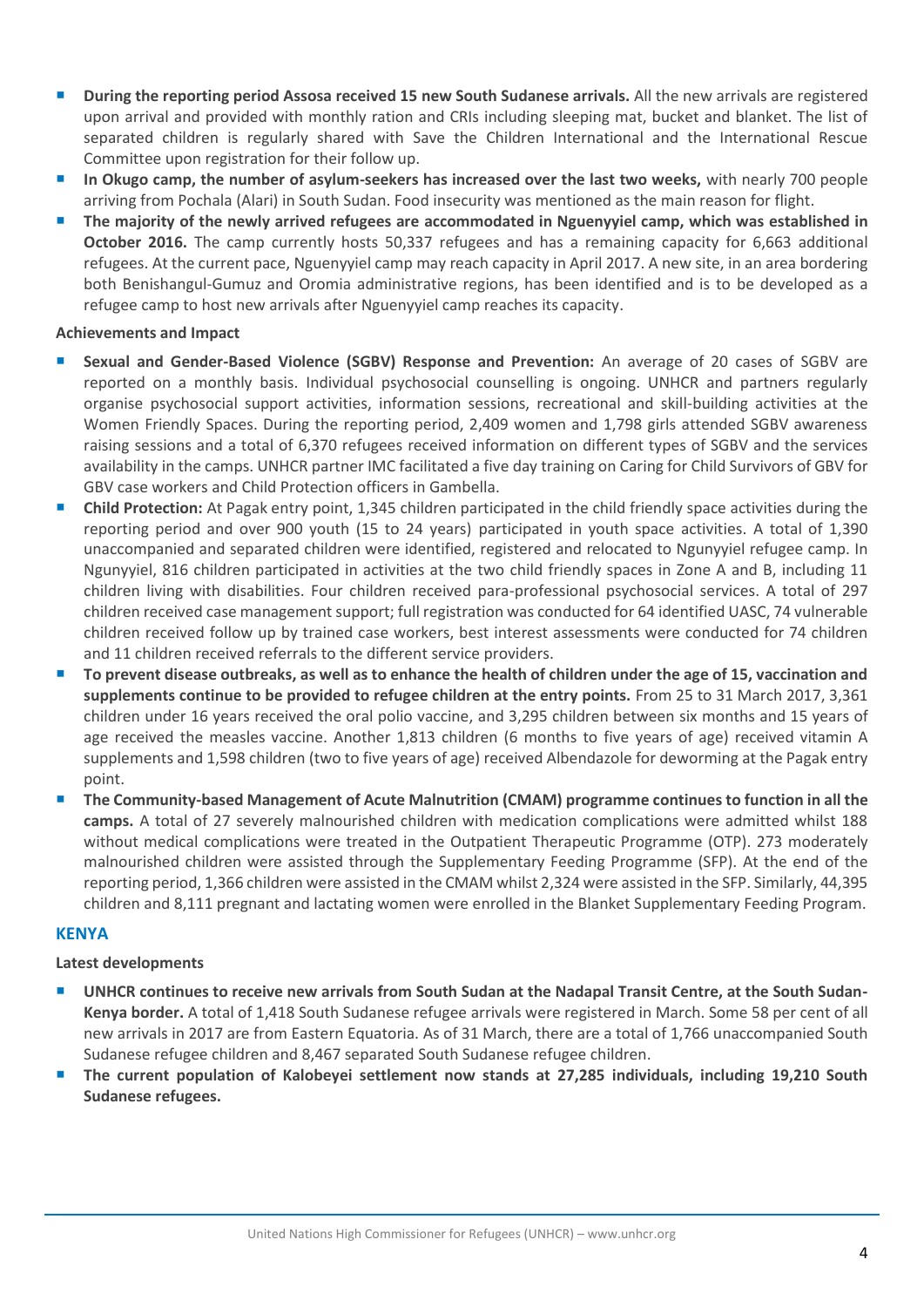#### **Achievements and Impact**

- **UNHCR conducted border monitoring at Nadapal on 16, 18, 23, 25 and 28 March.** The missions are carried out to ensure safe and uninhibited access to the asylum territory. New arrivals did not report any ill treatment or extortion by the law enforcement officers and border officials.
- **UNHCR and partners participated in an Interagency Best Interest Determination (BID) coordination meeting on 22 March to discuss ways to streamline BID panel meetings in Kakuma**. As part of one of the recommendations, UNHCR participated in drafting Standard Operating Procedures (SOPs) for BIDs. The SOPs are currently under review and should be adopted by 4 April.
- **During the reporting period, a total of 42 female refugee teachers sat for the Diploma in Education bridging course exams** at Masinde Muliro University of Science and Technology (MMUST), increasing the number of female teachers undertaking Diploma for Education training.
- **UNHCR and its partner the International Rescue Committee (IRC) launched the piloting of electronic management of health records**, aimed at centralizing the storage of patient records and drug inventory management and moving away from paper based records. This will enable historical medical data of patients, including South Sudanese refugees, to be easily accessible to help with better patient care.
- **The construction of a 14km pipeline from Tarach seasonal river to Kalobeyei settlement was completed**, allowing water to be pumped from boreholes near the river in Kakuma to Kalobeyei. Water piping within Cluster One of Kalobeyei is ongoing. Water trucking is ongoing in Cluster Two and Three. The trucks are now sourcing water from Cluster One, drastically reducing the distance covered by the trucks and allowing greater water delivery to the refugees.

#### **SUDAN**

#### **Latest developments**

 **Over 28,000 South Sudanese refugees arrived in Sudan in March,** with an additional 20,500 refugees newly accessed and arriving since January along the Sudanese border in East Darfur, following a border monitoring mission. This brings total new arrivals to over 85,000 refugees so far in 2017. It is now estimated that nearly 380,000 refugees have fled to Sudan since December 2013.

#### **Achievements and Impact**

- **On 26 March, UNHCR and the government's Commission of Refugees (COR) began household-level registration for approximately 19,500 South Sudanese refugees in Al Lait, North Darfur,** who were identified by the February mission. Over 2,000 refugees have been registered so far, with the exercise to conclude in mid-April. The registration will facilitate the refugees' access to immediate food and NFI assistance.
- **As of 31 March, over 104,000 refugees have been individually biometrically registered across White Nile's eight refugee sites**. UNHCR and partners are working to double the number of registration staff on the ground to speed up the process, given increasing numbers of new arrivals.
- **Ongoing verification of unaccompanied and separated children (UASC) and children with special needs continues across all refugee sites in White Nile.** State social workers are conducting the verification in coordination with community volunteers, with over 1,000 UASC and 143 children with special needs verified. Additionally, protection partners have identified 68 foster families to support care arrangements.
- **Individual biometric registration of refugees living at the Kario site in East Darfur was completed on 31 March, with a total of 13,425 individuals (5,565 households) registered.** This includes over 3,300 refugees who arrived in March. A continuous registration process and dedicated biometric team has been established at the site in order to ensure the timely registration of new arrivals who are anticipated in the coming months and to register those who had previously left the site to seek temporary labour opportunities. A registration team has also been deployed to the Al Nimir site in anticipation of the voluntary relocation of refugees planned for early April.
- **In West Kordofan, 12 refugee children were reunified with their families in Khartoum.** Additionally, alternative care arrangements have been finalized for 20 UASC, and eight UASC have been registered for family tracing and reunification (FTR).
- **Following a UNHCR assessment of health clinic facilities at the Kario Site in East Darfur, UNHCR has initiated rehabilitation activities, including the construction of a storage area and pharmacy, as well as improvements to the incinerator, flooring, fencing and water point.** UNHCR is also supporting its local health partner to provide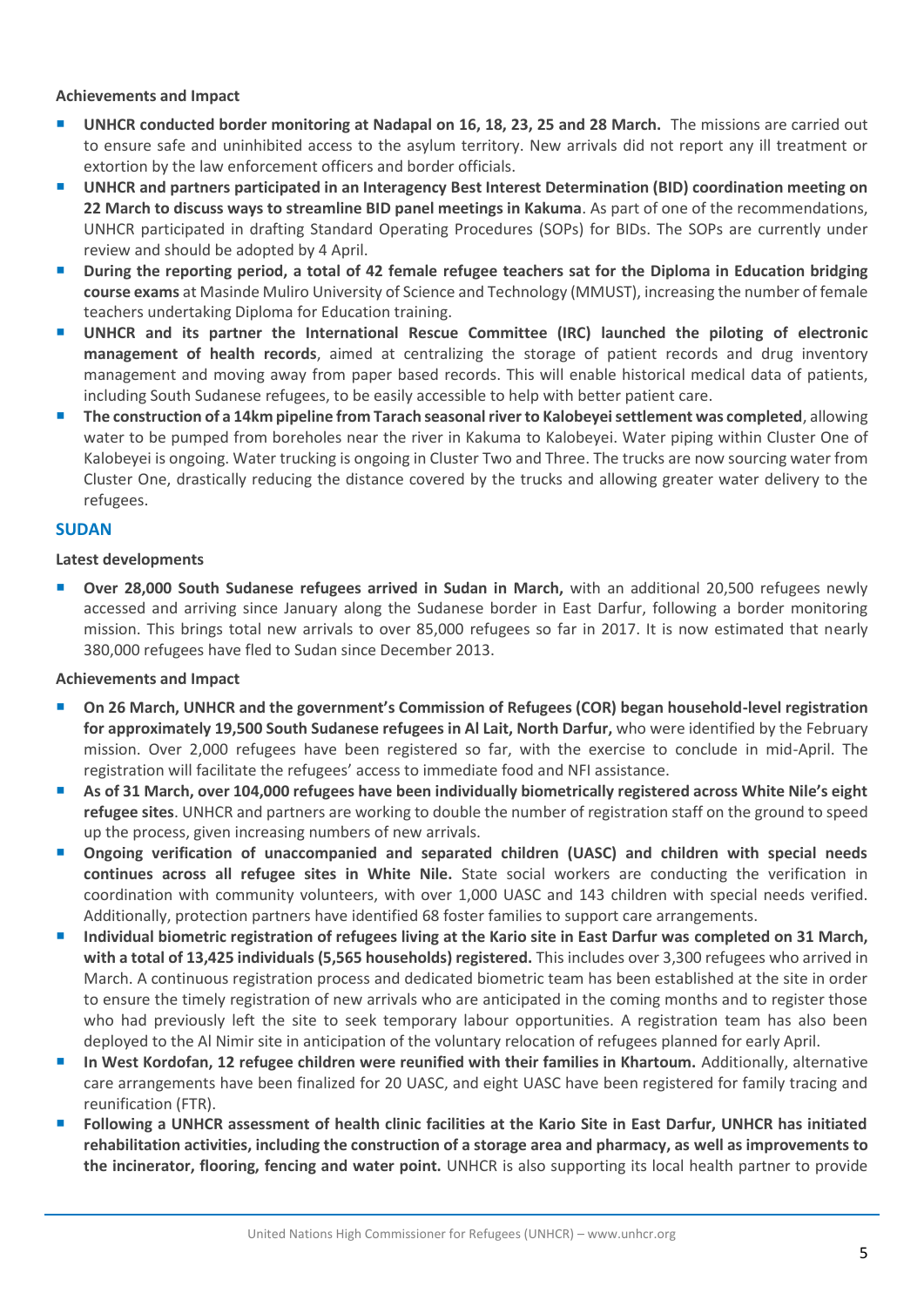health and nutrition services at the clinic until June, as an interim solution to immediately address health service gaps at the clinic.

## **UGANDA**

#### **Latest developments**

- **The rate of new South Sudanese refugee arrivals to Uganda has decreased but remains high, with a total of 14,308 refugees received between 15 and 31 March,** compared to 42,544 in the first half of the month. In light of the mass influx, the planning projections for the total number of new arrivals into Uganda in 2017 has been revised upwards from 300,000 to 400,000.
- **Refugees arriving in Uganda report that they were forced to flee their homes in fear of the violence that has characterised the conflict in South Sudan**, including indiscriminate and ethnically motivated killings, disappearances, rape, looting of property, arbitrary detention and torture. The refugees also tell of the high cost of living, escalating inflation, food shortages and lack of access to basic services.
- **Refugee report that roads near the border with Lamwo district are obstructed by armed groups,** leading refugees to use uncharted routes and informal border crossings in order to reach safety in Uganda.
- **Refugees interviewed at Elegu Collection Point reported an eruption of fighting between armed forces in Lutaya in Yei County.** Further violence, including attacks on civilians, killings, looting and destruction of property were reported in Palimo and Panyikwara in Magwi County.
- **Refugees coming from Eastern Equatoria also reported violent incidents including killing of civilians and looting of properties in Torit, Wau and Rumbek areas, and refugees from Ganzi reported that armed forces have been forcing people out of their homes.** Some refugees from Eastern, Central and Western Equatoria also reported leaving the country due to hunger, as the prolonged conflict has meant they have been unable to cultivate their land. Many of those who did manage to cultivate failed to get a good yield due to the drought.
- **New arrivals continue to be relocated to Imvepi settlement in Arua district, which is now home to 46,286 South Sudanese refugees.** Site planning and assessment is underway for a new refugee settlement site in Lamwo district, which has the capacity to accommodate 30,000 new refugees.

#### **Achievements and Impact**

- **Registration:** In Bidibidi, biometric registration resumed on 21 March in Zone 3, and will continue in Zones 4 and 5. A total of 5,327 individuals were registered and issued with ration cards and documentation. In Palorinya, Level II registration activities are ongoing. A total of 77,389 refugees have been biometrically registered to date.
- **Sexual and Gender-Based Violence (SGBV) Response and Prevention**: A total of 26 new cases of SGBV were reported in Bidibidi, four in Adjumani and 28 in Palorinya. All survivors were supported with medical, psychosocial and legal services according to their needs. In Bidibidi, 110 adolescent girls attended awareness sessions focused on the dangers of early marriage, and 1,349 refugees were reached through door-to-door SGBV awareness campaigns. In Oliji settlement, Adjumani, 29 community activists were supported with skills training to prevent SGBV in their communities. In Palorinya, 9,103 were reached by SGBV awareness campaigns.
- **Child Protection:** In Bidibidi, 162 children at risk were identified and referred to the appropriate services. In Adjumani, 182 children at risk were identified and supported according to their needs. Meetings were conducted with religious groups in the settlements of Pagirinya and Agojjo, Adjumani, to raise awareness of the risks of orphanages and placing children in unregistered institutional care.
- **Persons with Specific Needs (PSN):** In Bidibidi, both refugees and host community members with specific needs will be supported with unconditional cash grants. Some 867 particularly vulnerable members of the Ugandan host community have been identified to receive the cash transfers.
- **Education:** Primary school enrollment stands at 56,423 in Bidibdi, 21,165 in Palorinya and 36,412 in Adjumani. Secondary enrollment stands at 7,115 in Bidibidi and 2,424 in Palorinya. In Adjumani, the enrolment rate is secondary school is extremely low (4.4 per cent) due to lack of scholarship opportunities and parents' inability to pay school fees. Early Childhood Development (ECD) enrollment stands at 10,041 in Bidibidi, and 12,115 in Adjumani. In Palorinya, 13,383 children have been registered for Early Childhood Development.
- **Health:** Refugees continue to access health services, with respiratory tract infections, malaria and Acute Watery Diarrhea the leading causes of illness in Bidibidi and Adjumani. In Bidibidi, 340 children were immunised against measles, 346 against tetanus, 447 children were given Vitamin A supplements and 686 were dewormed.